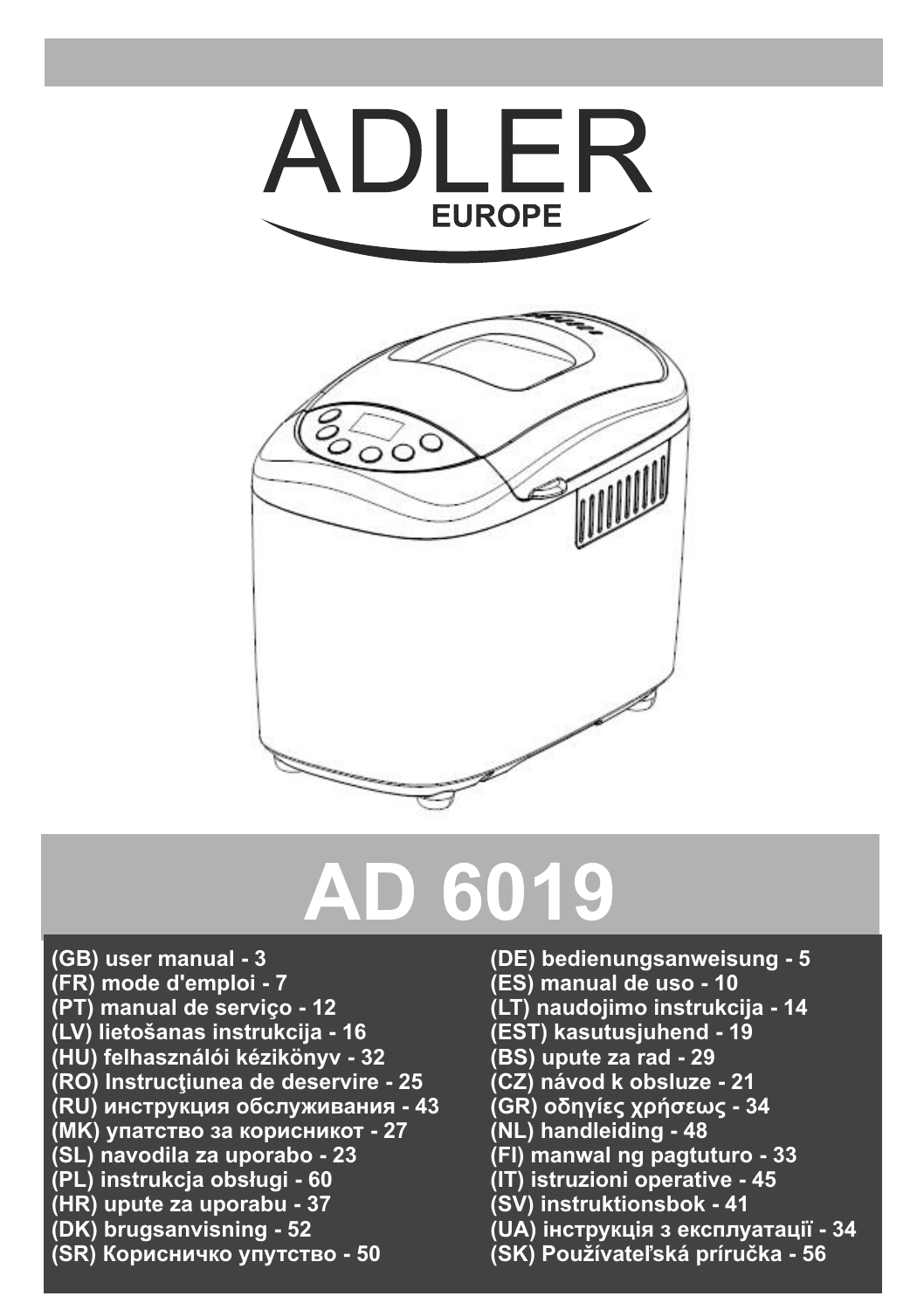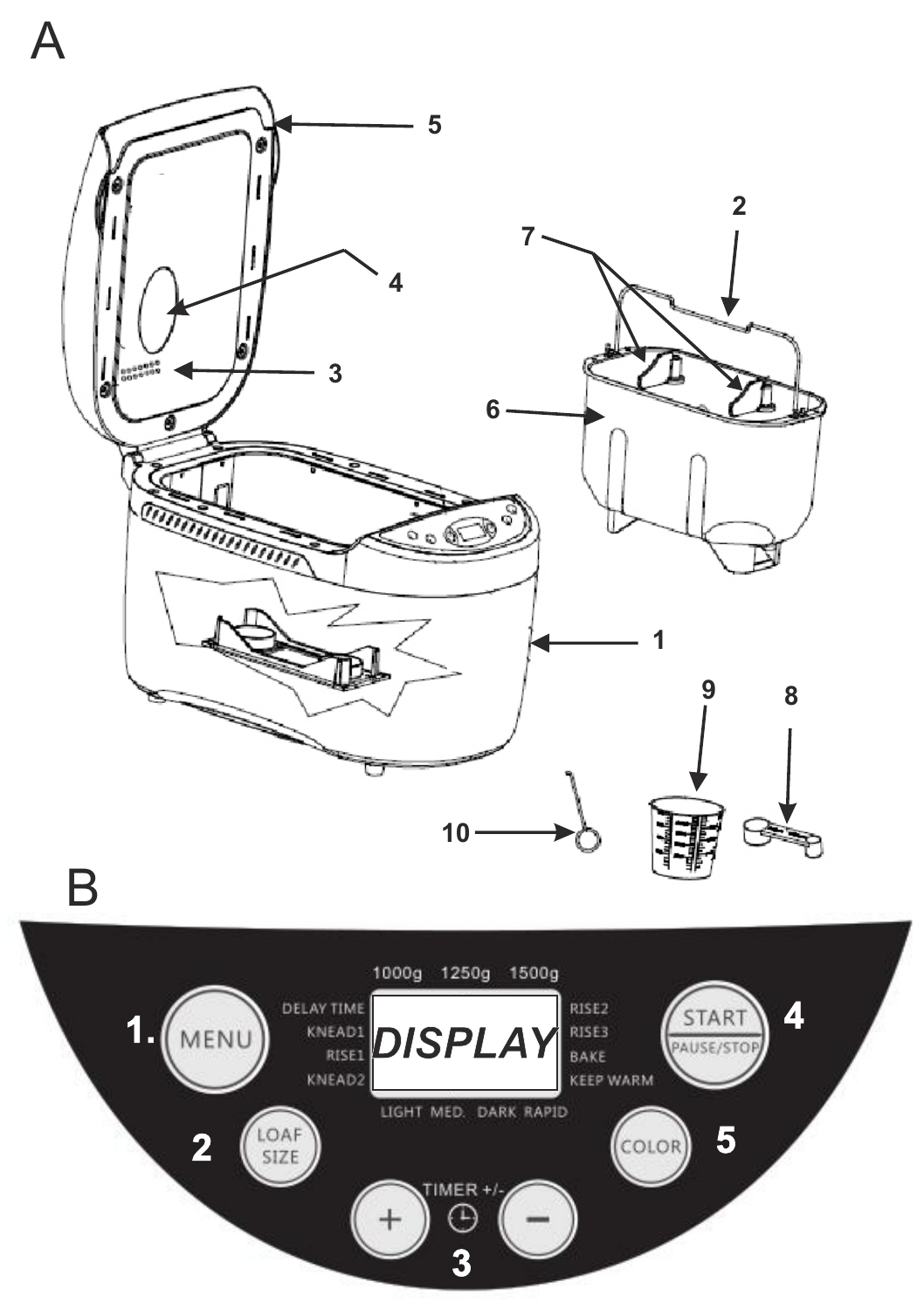## ENGLISH

## ENGLISH IMPORTANT INSTRUCTIONS ON SAFETY OF USE SAFETY CONDITIONS

The warranty conditions are different, if the device is used for commercial purpose. 1. Before using the product please read carefully and always comply with the following instructions. The manufacturer is not responsible for any damages due to any misuse. 2.The product is only to be used indoors. Do not use the product for any purpose that is not compatible with its application. PLEASE READ CAREFULLY AND KEEP FOR FUTURE REFERENCE

3. The appliacable voltage is 230V, ~50Hz. For safety reasons it is not appropriate to connect multiple devices to one power outlet.

4. Please be cautious when using around children. Do not let the children to play with the product. Do not let children or people who do not know the device to use it without supervision.

5. WARNING: This device may be used by children over 8 years of age and persons with reduced physical, sensory or mental capabilities, or persons without experience or knowledge of the device, only under the supervision of a person responsible for their safety , or if they were instructed on the safe use of the device and are aware of the dangers associated with its operation. Children should not play with the device. Cleaning and maintenance of the device should not be carried out by children, unless they are over 8 years of age and these activities are carried out under supervision.

6. After you are finished using the product always remember to gently remove the plug from the power outlet holding the outlet with your hand. Never pull the power cable!!!

7. Never leave the product connected to the power source without supervision. Even when use is interrupted for a short time, turn it off from the network, unplug the power.

8. Never put the power cable, the plug or the whole device into the water. Never expose the product to the atmospheric conditions such as direct sun light or rain, etc.. Never use the product in humid conditions.

9. Periodically check the power cable condition. If the power cable is damaged the product should be turned to a professional service location to b e replaced in order to avoid hazardous situations.

10. Never use the product with a damaged power cable or if it was dropped or damaged in any other way or if it does not work properly. Do not try to repair the defected product yourself because it can lead to electric shock. Always turn the damaged device to a professional service location in order to repair it. All the repairs can be done only by authorized service professionals. The repair that was done incorrectly can cause hazardous situations for the user.

11. Never put the product on or close to the hot or warm surfaces or the kitchen appliances like the electric oven or gas burner.

- 12. Never use the product close to combustibles.
- 13. Do not let cord hang over edge of counter.
- 14. Parts and accessory devices should not be washed in the dishwasher
- 15. Do not plug the unit directly into the electrical outlet.
- 16. Do not cover the ventilation openings
- 17. The unit heats up during operation.

Description of products Fig.<br>A1. body

- 
- 

A 10. Hook for removing stirrers from bread

Fig. B<br>B1. MENU button, the program selection baking

B5. COLOR button, set the browning of bread crust

A4. inspection window A5. cover A6. Form for a state of the A5. cover A6. Form for a state and a A5. cover A6. Form for a A9. Measuring cup A2. Mixers Company<br>A5. cover<br>A8. Measuring spoon

A2. Handle form for baking<br>A5. cover A5. cover A5. A5. A6. Form for baking

B1. MENU button, the program selection baking B2. LOAF SIZE button, declaring the size of a loaf of bread B3. TIMER buttons, set the time B4. START/PAY+USE / STOP button.